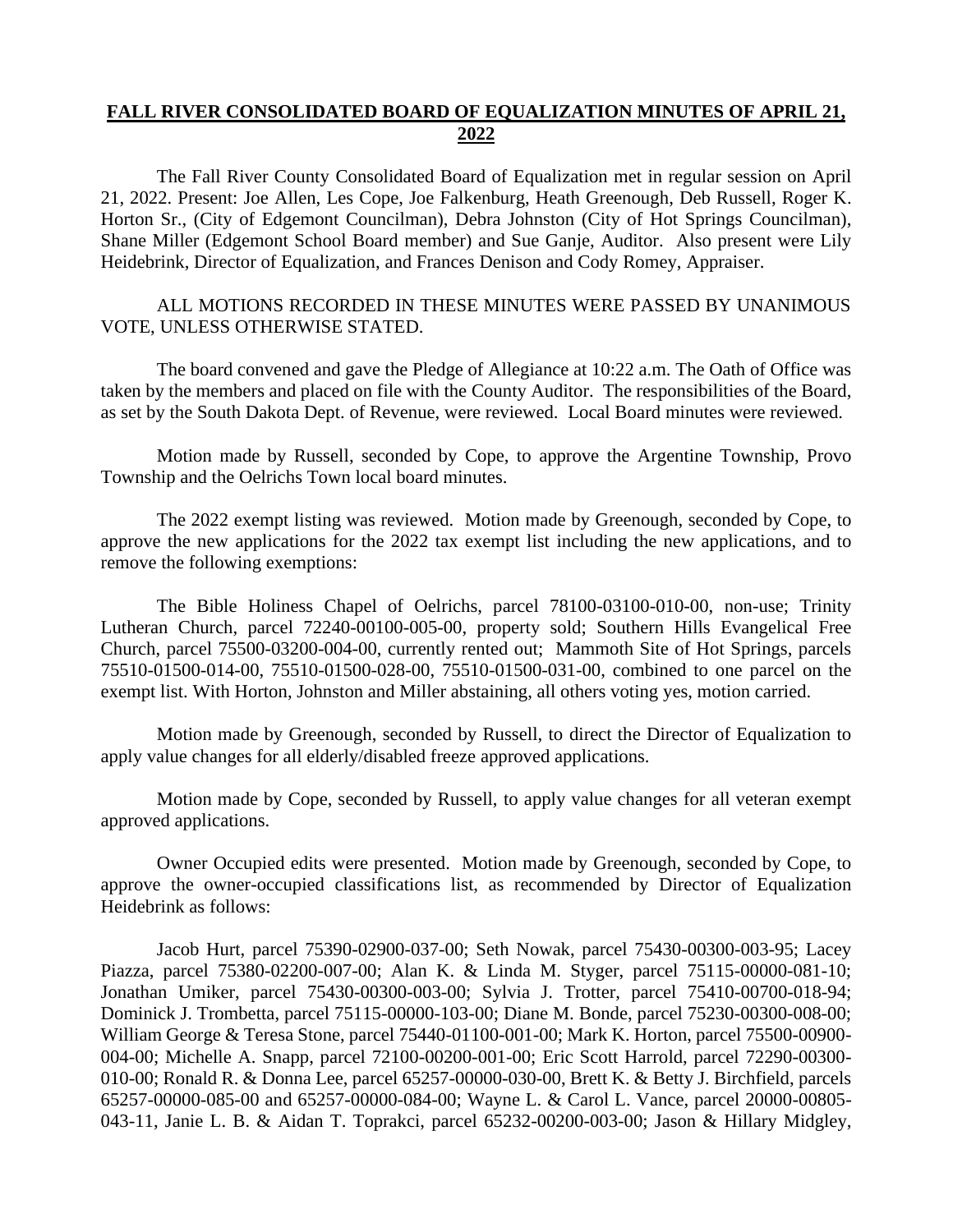parcels 65232-00400-013-00 and 65232-00400-014-00; Mark R. & Carol R. Wilke, parcel 100000- 00704-121-20, Mary Kay & Rodney G. Berg, parcel 65209-00100-028-00; and Barry J. & Loretta C. McNair, parcels 75180-00705-141-19 and 75180-00705-141-20, With Commissioners voting yes on all properties, Horton voting for properties in the City of Edgemont, Johnston voting for properties in the City of Hot Springs, and Miller voting for properties within the Edgemont School District, motion carried.

Motion made by Russell, seconded by Greenough, to approve group stipulations to correct depreciation table entry errors for residential buildings as follows:

Buildings built before 1904 in Above Normal condition - should have been 37% but was 35%

|                                               |                      | 2022 Adjusted |
|-----------------------------------------------|----------------------|---------------|
| <b>Deedholder</b>                             | <b>Parcel_Number</b> | <b>Value</b>  |
| ECHTERMEYER, ANDREW P & MARY E                | 75410-00900-018-00   | \$232,400     |
| MALCOLM, RICKY L & SHAYLA                     | 75370-02100-001-00   | \$652,240     |
| LUX, JOSEPH R                                 | 75220-00300-007-00   | \$185,340     |
| MENNENGA, PAUL                                | 65140-00300-011-00   | \$34,930      |
| ELSHIRE, GLEN & DARLA                         | 65254-00000-020-00   | \$100,850     |
| HOFFMAN, JOHN THOMAS                          | 72150-01900-001-00   | \$103,990     |
| HAFERKAMP, WILLIAM H SR & LIEBHAUSER- LINDA A | 72100-00100-007-00   | \$46,190      |
| WOOD, DANIEL L & CAROL                        | 72100-00200-006-00   | \$47,690      |
| HANES, LESLIE D & MORRISON, LOLA LEE          | 72150-13400-001-00   | \$47,460      |
| DAUGHERTY, ELIZABETH A                        | 72150-13800-005-00   | \$58,670      |
| WAITE, CAD                                    | 72100-00900-008-00   | \$45,880      |
| EBERLE, GEORGE C                              | 72150-04900-003-00   | \$44,460      |
| MEYER, JAMES L                                | 72220-00400-002-00   | \$70,130      |
| SHAW, LARRY LEE                               | 72220-00400-003-00   | \$58,360      |
| RICHARDS, JOHN H & JEAN D                     | 72220-00400-010-00   | \$82,490      |
| SMITH, VERNA L                                | 72220-00500-010-00   | \$31,000      |
| WARD, RICHARD S & SHARON K                    | 72290-00100-002-00   | \$98,500      |
| CLOYD, SADIE BETH                             | 72290-00700-004-00   | \$51,290      |
| SEEGRIST, BRENDA K                            | 12000-00706-302-50   | \$165,030     |
| UMIKER, ELDON L TRUST                         | 12100-00706-304-20   | \$75,050      |
| <b>CONGER RANCH</b>                           | 13000-00707-092-00   | \$490,720     |
| BOYLE, JAMES D & CATHY M                      | 75520-05700-019-00   | \$166,000     |
| PARKER, JASON RAY                             | 75140-01400-021-00   | \$121,080     |
| WILSON, MYRNA L                               | 75140-01900-006-00   | \$111,600     |
| PUDWILL, NORMAN L                             | 75510-00500-014-00   | \$156,350     |
| BEEMAN, JANICE J                              | 75540-00200-045-00   | \$81,800      |
| JENSEN, LILLIAN F                             | 75380-01800-004-00   | \$269,750     |
| PADGETT, ALAN E & LAUREN M                    | 75500-00300-005-00   | \$139,730     |
| TAYLOR, M YVONNE                              | 75500-00600-002-00   | \$177,600     |
| INMAN, LARRY & BARBARA                        | 75500-00900-001-00   | \$133,650     |
| BLAIR, JERRY L & PATRICIA A                   | 75500-01000-001-00   | \$207,140     |
| GIEDD, WILBERT & MARY LOU                     | 75500-01100-002-00   | \$168,450     |
| WHITEHEAD, JAMES E & LINDA L                  | 75500-02600-007-00   | \$110,350     |
| WALZ, JONI                                    | 75500-02700-008-00   | \$159,060     |
| POWERS, BRIAN C & ANN                         | 75510-00100-002-00   | \$190,690     |
| MC GOWAN, JEFFREY J & KATHY K                 | 75510-00200-001-94   | \$154,960     |
| EKREM, ERICA & FERRARIS, JAMES                | 75510-00300-003-00   | \$196,130     |
| HILL, STEVE R                                 | 75510-00600-006-00   | \$273,880     |
| KNISLEY, CANDACE K                            | 75510-00800-006-00   | \$125,300     |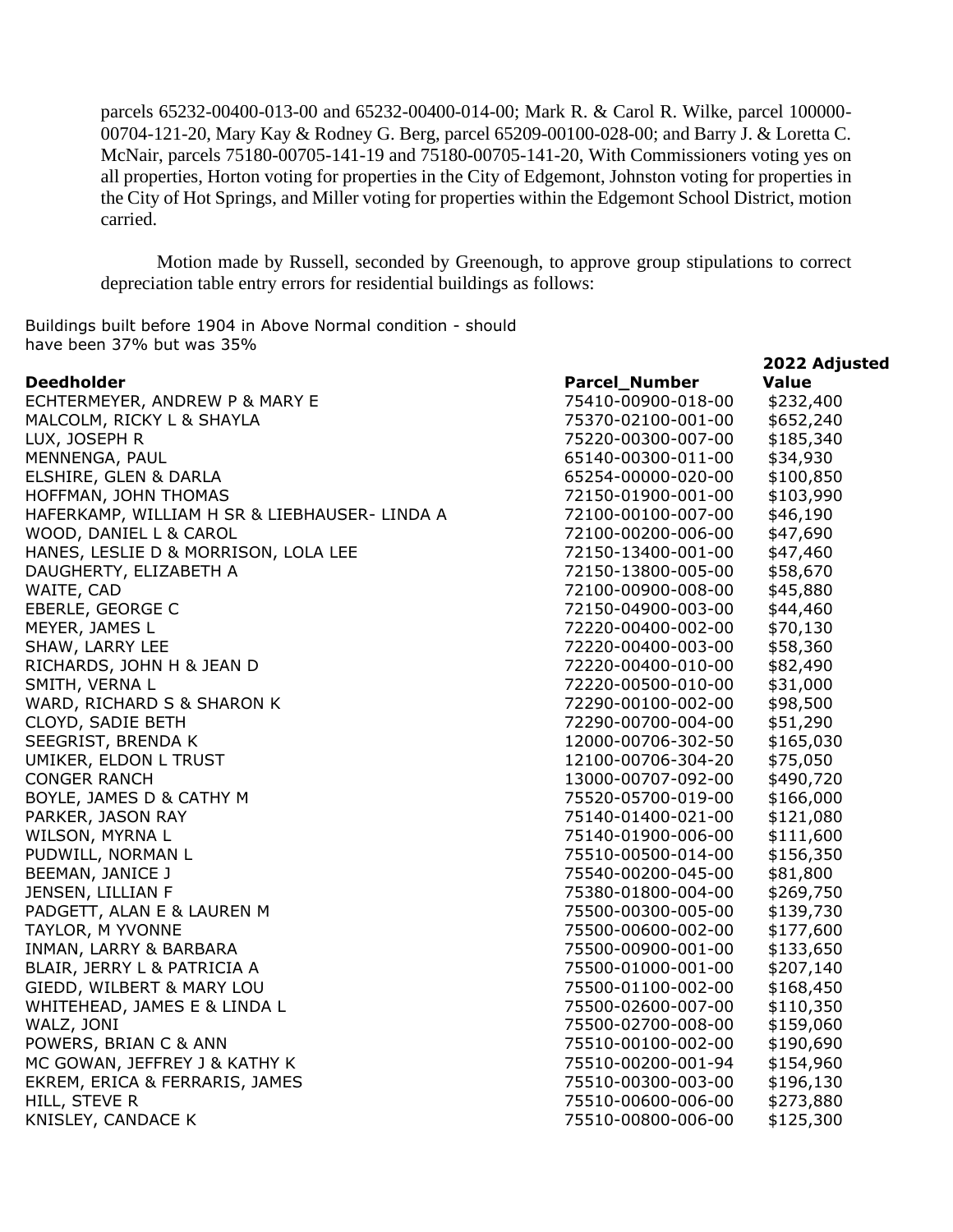| GERICKE, RICHARD W II & JACQUELINE D              | 75510-00900-002-00 | \$143,750 |
|---------------------------------------------------|--------------------|-----------|
| TUPPER, MARK D                                    | 75510-00900-006-00 | \$163,790 |
| ELLIOTT, ERNEST C JR                              | 75320-00500-001-00 | \$161,710 |
| HELSTAD, JACKSON O & REINELL M                    | 75520-05000-010-00 | \$242,920 |
| CROSBY, ROBERT & AMY                              | 75520-05100-005-00 | \$209,840 |
| HOLMES, PERRY P & GEORGIA M                       | 75520-05100-011-00 | \$176,700 |
| SHANNON, MARK S & DEBORAH A                       | 75520-05400-008-00 | \$518,550 |
| LASUER, DOUGLAS                                   | 75550-00000-000-03 | \$409,840 |
| ATCHLEY, CARL W & DONNA R                         | 75380-00400-005-95 | \$103,050 |
| DUERR FALMILY TRUST/DUERR, DAVID L & KERRY ALAYNE | 75380-00500-005-00 | \$52,390  |
| <b>TRUSTEES</b>                                   |                    |           |
| NGAIRA, ALBERT & AKULA, CYNTHIA                   | 75380-01100-007-00 | \$100,880 |
| DUFF, RODNEY L                                    | 75390-02500-009-00 | \$139,720 |
| LACHANCE, CELESTE M & NIECE, JAMES F              | 75390-02600-010-00 | \$199,460 |
| MOIR, CHAD & KIM J                                | 75250-00100-006-00 | \$141,240 |
| CLYDE, DAVID                                      | 75410-01000-001-00 | \$156,840 |
| BENT PINE RANCH LLC                               | 75410-01200-001-00 | \$167,830 |
| <b>BRANSTETTER, REBECCA</b>                       | 75410-01400-002-00 | \$129,380 |
| FAINI, MARIA N                                    | 75410-01500-004-00 | \$137,660 |
| STANLEY, JOHN W TRUST, THE                        | 75440-00800-000-00 | \$222,980 |
| ROMEY, NATHAN CRAIG & DEBRA K                     | 75440-01200-011-00 | \$143,450 |
| DERRICK, MARY L                                   | 75440-01300-012-00 | \$136,870 |
| DOYLE, TRUDY R                                    | 75440-01700-005-00 | \$197,870 |
| MILLER, VERA E I                                  | 10000-00704-114-10 | \$173,820 |
| <b>SPENCER RANCH LP</b>                           | 08000-00702-121-20 | \$269,790 |
| FORBORD, JAMES G & PAMELA J                       | 21000-00806-272-20 | \$253,910 |
| JOHNSON, LARRY R & TRAMMELL-POLK, JANENE C        | 29000-00906-083-00 | \$203,050 |
| GIESLER, CAROL J                                  | 11000-00705-204-00 | \$255,950 |
| AKHTAR, HASAN & MARLENE M                         | 11000-00705-011-10 | \$303,790 |
| FRAHM, ORVAL W & DEBRA L                          | 05000-01007-262-00 | \$205,760 |
| REUTTER, BENJAMIN C & REBECCA L                   | 17000-00802-064-00 | \$156,200 |
|                                                   |                    |           |

Buildings built before 1890 in Normal condition - should have been 45% but was 40%

Buildings built before 1903 in Below Normal condition - should have been 52% but was 50%

### **Deedholder**

FLEMING, SHANNON JANIS, BOBBIE J & LINDALL R TUBBS, EDWARD H JR

| <b>Deedholder</b>                  | <b>Parcel_Number</b> | 2022 Adjusted<br><b>Value</b> |
|------------------------------------|----------------------|-------------------------------|
| INST OF RANGE & AMERICAN MUSTANG   | 19000-00804-352-00   | \$262,400                     |
| BENSON, JOHN E & CONNIE            | 75380-01600-001-00   | \$219,690                     |
| LYKE, PATRICK                      | 75380-01600-017-00   | \$100,270                     |
| JOHNSON, TRENT W & NICOLE D        | 75410-00500-003-00   | \$154,540                     |
| VALANDRA, LINDA B                  | 75410-00600-037-92   | \$81,780                      |
| ISHMAEL, CONNIE ENID               | 75410-00900-017-00   | \$136,410                     |
| STANLEY, JODY L                    | 75410-01200-007-00   | \$154,310                     |
| WYNIA, DERELLE M                   | 11000-00705-232-00   | \$143,900                     |
| MERDANIAN, KATHERINE R & ROY E III | 78100-03800-004-00   | \$35,020                      |

|                      | 2022 Adjusted |
|----------------------|---------------|
| <b>Parcel_Number</b> | Value         |
| 75220-00700-004-00   | \$78,460.00   |
| 75220-00800-005-00   | \$117,360.00  |
| 17000-00802-354-30   | \$117,390.00  |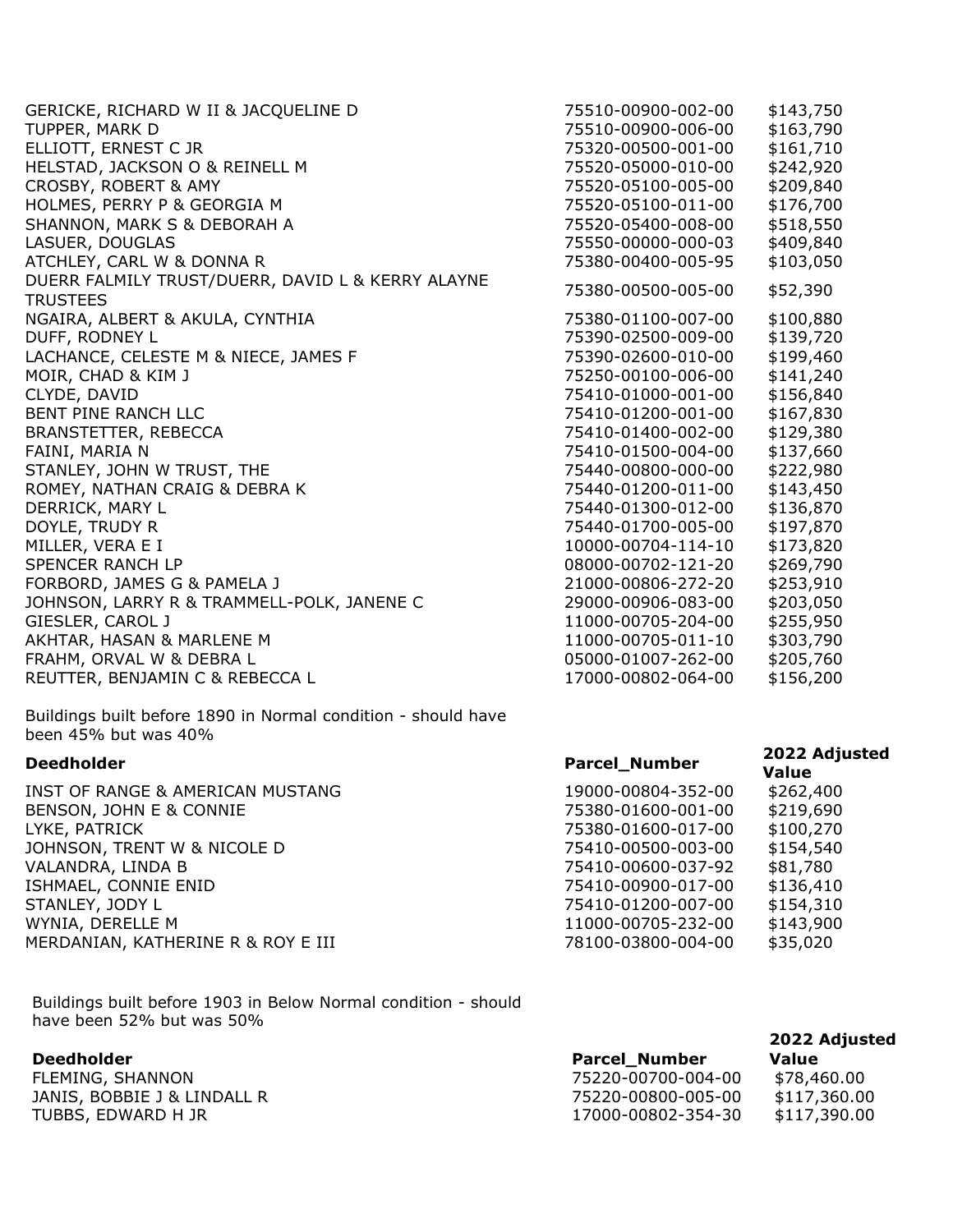| 72150-03100-021-00 | \$32,590.00  |
|--------------------|--------------|
| 72220-00400-009-00 | \$42,370.00  |
| 72220-00800-014-00 | \$84,250.00  |
| 72220-01100-018-94 | \$26,650.00  |
| 72220-01400-015-00 | \$30,020.00  |
| 30000-00907-342-00 | \$288,040.00 |
| 75480-00200-002-00 | \$56,140.00  |
| 75480-00200-030-00 | \$61,810.00  |
| 75540-00200-049-00 | \$93,830.00  |
| 75500-00300-004-00 | \$81,580.00  |
| 75500-00700-002-00 | \$58,430.00  |
| 75250-00600-005-00 | \$90,300.00  |
| 10000-00704-111-10 | \$327,970.00 |
| 21000-00806-271-00 | \$184,820.00 |
| 78100-03100-007-00 | \$31,510.00  |
| 06000-01108-072-10 | \$94,540.00  |
| 05000-01007-141-10 | \$390,780.00 |
| 65240-00500-001-00 | \$35,460.00  |
| 65021-01000-007-00 | \$8,100.00   |
|                    |              |

Buildings built before 1895 in Poor condition - should have been 70% but was 60%

## **Deedholder**

SWANSON, ERIK & MARY B DEROUCHEY, TERRY K & GARLAND-DEROUCHEY, LEANNE BAKER, DAVID G SHAW, SCOTT HANSON, GARY L

| Value    |
|----------|
| \$17,230 |
| \$91,660 |
| \$80,710 |
| \$20,830 |
| \$23,920 |
|          |

**2022 Adjusted** 

**2022 Adjusted** 

Buildings built before 1894 in Very Poor condition - should have been 85% but was 75%

| <b>Deedholder</b>                 | <b>Parcel_Number</b> | ZUZZ AUJUSTEU<br><b>Value</b> |
|-----------------------------------|----------------------|-------------------------------|
| WARNER, KEITH & JANET             | 65220-00300-004-00   | \$16,370                      |
| DECKER, ELIZABETH                 | 72100-01000-006-94   | \$3,580                       |
| HOULTON, JEFFREY T                | 72220-01100-013-92   | \$4,180                       |
| RABY, RUSSELL & PATRICIA          | 72290-00400-006-00   | \$53,070                      |
| MARSTON, ARRON GENE               | 03000-00908-062-10   | \$134,680                     |
| EGLY, ROGER D & PETERSON, SUSAN R | 07000-01107-023-00   | \$350,140                     |
| REUTTER, WANDA L                  | 17000-00802-061-20   | \$44,240                      |
| TUBBS LAND & CATTLE LLC           | 17000-00802-284-00   | \$291,030                     |

With Commissioners voting yes on all properties, Horton voting for properties in the City of Edgemont, Johnston voting for properties in the City of Hot Springs, and Miller voting for properties within the Edgemont School District, motion carried.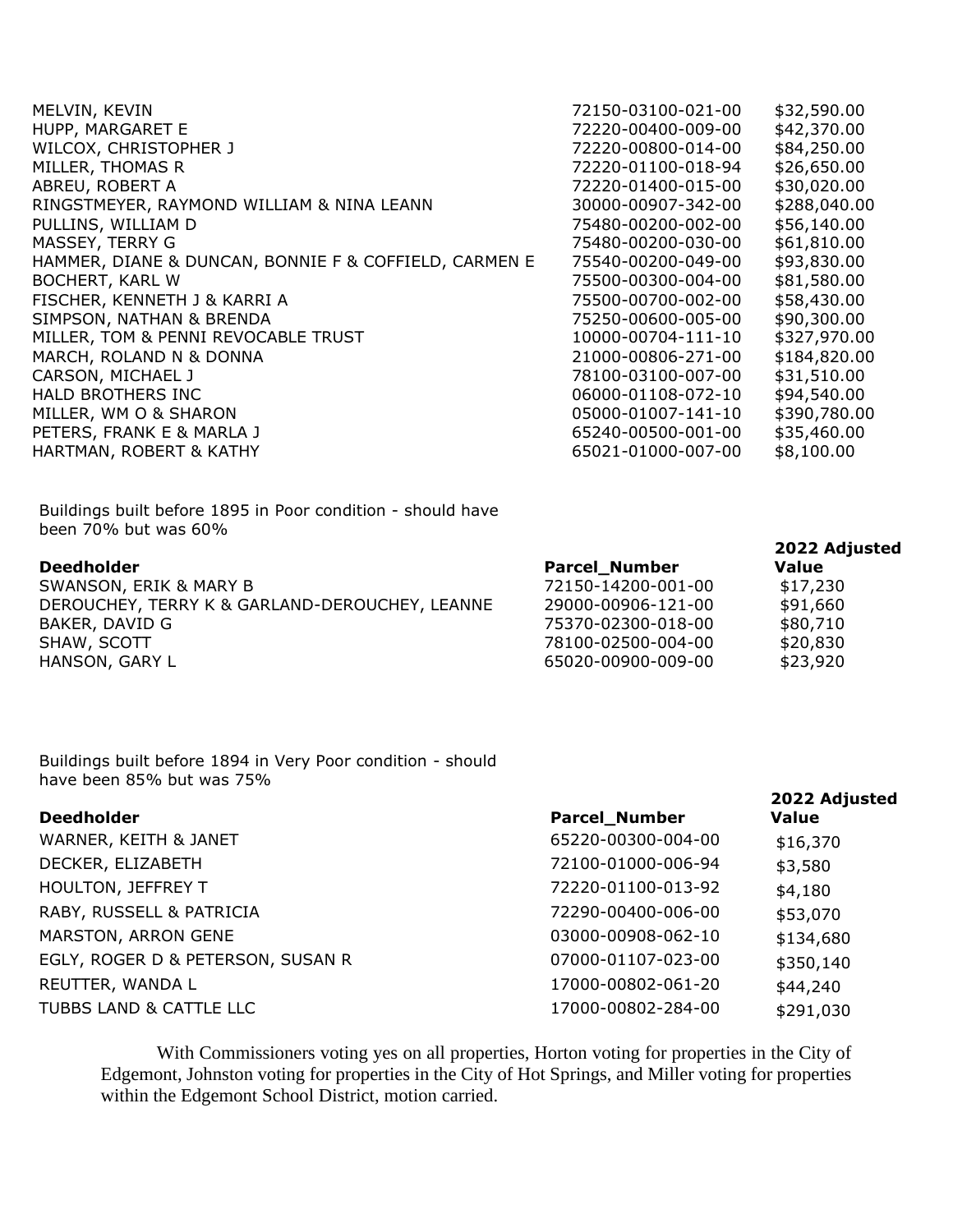Motion made by Greenough, seconded by Russell, to approve the following Edgemont City Stipulations: #2022-01, James William Jr. and Gail Marie Bethel, parcel 72220-00200-018-00; and #2022-02, John L. and Susan K. Sturgis, parcel 72150-13300-004-00, as per Director of Equalization Heidebrink's recommendation. With Johnston abstaining, all others voting yes, motion carried.

Motion made by Greenough, seconded by Russell, to approve the following Hot Springs City Stipulations: #2022-03, Richard W. & Jacqueline D. Gericke, parcel 75290-00100-010-00; #2022- 04, Wesley & Sheryl Grimes, parcel 75390-04200-006-00; #2022-05, Adam and Linda Heath, parcel #75390-02500-005-00; #2022-06, RC Springs, parcel 75260-00100-001-00; #2022-07, Woods Family Trust, parcel 75220-01100-002-00, as per Director of Equalization Heidebrink's recommendation. With Horton and Miller abstaining, all others voting yes, motion carried.

Motion made by Russell, seconded by Allen, to approve the Hot Springs Rural Stipulations: #2022-08, Robin J. & Faye M. Baker, parcel 65232-00100-011-00; #2022-09, Birdsall Sand and Gravel Co., parcel 13000-00707-271-20; #2022-10, Lesta Jean Petty Conger, parcel 21000-00806- 233-00; #2022-11, First Interstate Bank, parcel 65235-00300-002-10; #2022-12, Larry L. Jr. and Theresa Marie Juhl, parcel 11000-00705-011-50; #2022-13, Margaret S. Keiper or Michelle Canaday, parcel 81900-02019-000-30; #2022-14, Hobart and Penny McIntosh, parcel 10000-00704-124-00; #2022-15, Neugebauer and Sons LLC, parcel 29000-00906-071-20; #2022-16, Michael D. & Susan M. Rooks, parcel 13000-00707-344-10; #2022-17, Michael D. & Susan M. Rooks, parcel 59000- 00000-020-03; #2022-18, Michael D. Rooks, Et-al, parcel 59000-00000-030-00; #2022-19, Mark A. and Brenda R. Steffen, parcel 65100-00600-001-00; #2022-20, Mark R. and Carol R. Wilke, parcel 10000-00704-121-20; and #2022-21, Woods Family Trust, parcel 65110-00000-014-10, as per Director of Equalization Heidebrink's recommendation. With Horton, Johnston and Miller abstaining, all others voting yes, motion carried.

Motion made by Cope, seconded by Greenough, to approve the Oelrichs Rural Stipulations: #2022-22, Black Hills Power Inc, parcel 05000-01007-302-00; #2022-23, Goodman Ranch LLC, parcel 37000-01009-341-00; #2022-24, Goodman Ranch LLC, parcel 37000-01009-341-20; #2022- 25, Goodman Ranch LLC, parcel 37000-01009-342-00; and #2022-26, Goodman Ranch LLC, parcel 45000-01109-031-00, as per Director of Equalization Heidebrink's recommendation. With Horton, Johnston and Miller abstaining, all others voting yes, motion carried.

Don Olstad met with the board, representing himself and Cathy, with concerns about high property value on two parcels. Motion made by Russell to change the owner-occupied land to be valued at \$45,000.00. Russell withdrew her motion.

Motion made by Johnston, seconded by Allen, to approve the value of the land at \$36,000.00, building value at \$304,660 (discretionary value), with a total of \$340,660.00, reflecting a total income-based valuation, #2022-01A, parcel #75500-01900-007-00. With Horton and Miller abstaining, all others voting yes, motion carried.

Motion made by Johnston, seconded by Russell, to change the land value to \$8,380, as per the Director of Equalization's recommendation, #2022-01, parcel 75430-01200-00400. With Horton and Miller abstaining, all others voting yes, motion carried.

Craig Romey, met with the board, representing himself and Debra, with concerns about the value of their detached garage. Motion made by Falkenburg to split the difference between the current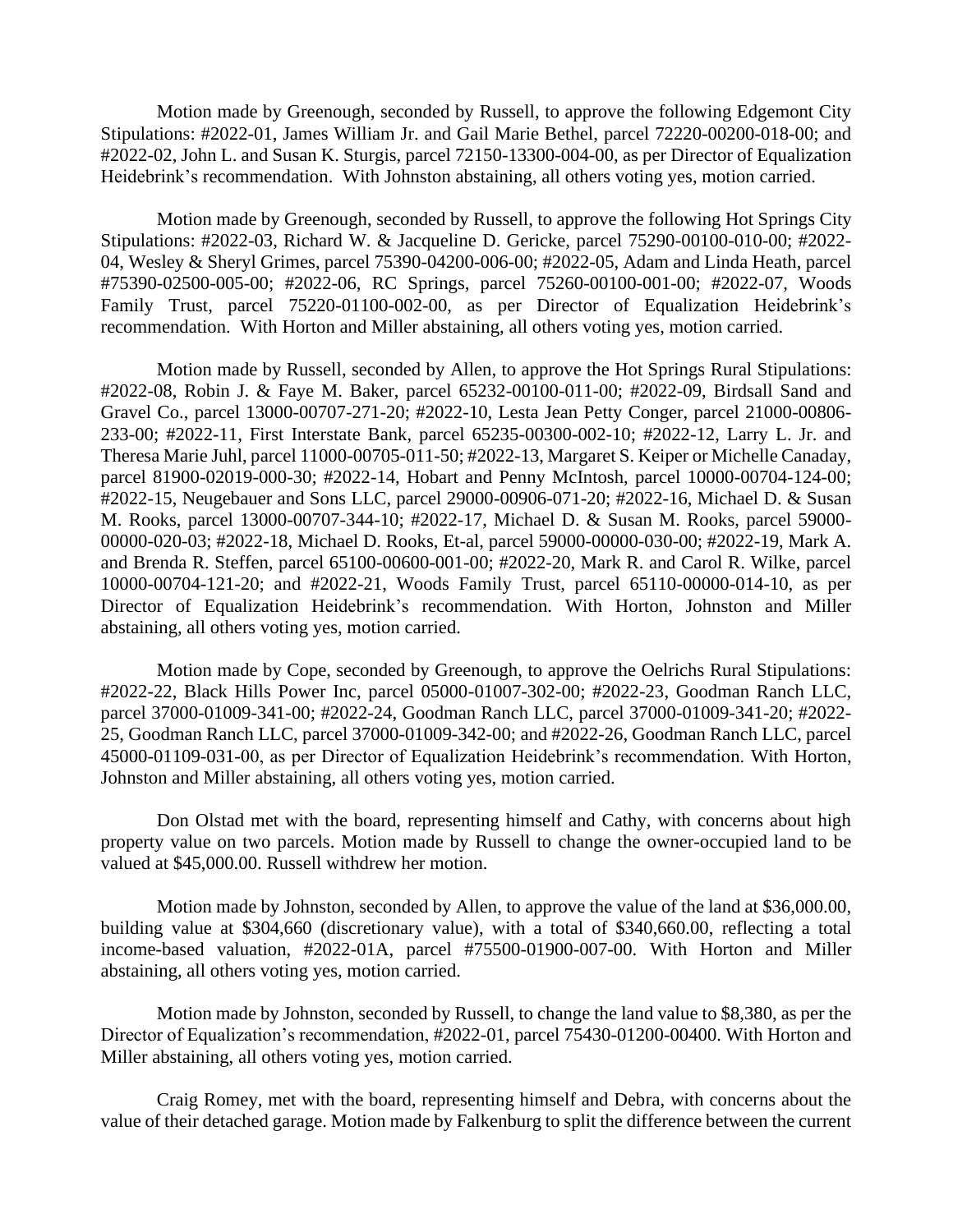assessed value and last year's value. Motion dies for a lack of a second.

Motion made by Russell, seconded by Cope, to approve no change to the assessed land value of \$21,250.00 and building value of \$32,440.00, as per the Director of Equalization's recommendation, #2022-02, parcel 75440-01200-010-00. With Falkenburg voting no, Horton and Miller abstaining, all others voting yes, motion carried.

Mike Ortner met with the board to discuss the value being too high on his vacant lot. Motion made by Russell, seconded by Johnston, to reduce the land value to \$5,510.00, #2022-03, parcel 75410-02200-005-93. With Horton and Miller abstaining, all others voting yes, motion carried.

Catherine Balzano, Partner of Vivos Xpoint Investment Group, met with the board to discuss the value being too high on the leased bunkers. Motion made by Greenough, seconded by Allen, to deny the appeal, making no change to the assessed value of \$9,728,060.00, #2022-04, bunkers described as Bunker Rd Unit B207; E101-E118; E201-E219; E301-E316; E401-E417; E501-E514; E601-E616; F101-F105; F201-F207; F301-F307; F401-F408; F501-F507; F601-F608; F701-F707; F801-F808; F901-F909; F1101-F1009; F1101-F1109; F1201-F1208; F1301-F1308; parcel numbers 32000-01001-131-00 and 32000-01001-261-00, as per the Director of Equalization's recommendation. With Horton and Johnston abstaining, all others voting yes, motion carried.

Lloyd Soske Jr met with the board, via phone, representing himself on Appeal #5; and representing himself and Alta, and JoAnne Geiser (Appeal #5A), to discuss property values being too high.

Horton exited the meeting at 12:03 p.m.

Motion made by Johnston, seconded by Falkenburg, to approve making no change to the commercial land value of \$26,360, and to change the value of the commercial building to \$104,011.00 and residential building to \$134,719.00 due to water damage, #2022-05A, parcel 75290-02200-024- 00. With Miller abstaining, all others voting yes, motion carried.

Motion made by Russell, seconded by Allen, to approve changing the value of the Ag buildings, to \$17,730.00 and leave the land at \$172,500.00, #2022-05, parcel 40000-01103-243-00. With Johnston abstaining, all others voting yes, motion carried.

Break was taken for lunch at 12:15 p.m. and meeting resumed at 1:15 p.m.

Melissa and Jerry Stearns, Hat Six Ranch LLC, met with the board, representing themselves, to discuss land values being too high. Motion made by Greenough, seconded by Falkenburg, #2022- 06; to make the following changes as follows: parcel 26000-00903-211-00, to \$74,130.00; parcel 26000-00903-211-10, to \$42,720.00; parcel 26000-00903-213-00; to \$48,580.00; parcel 26000- 00903-222-10, to \$106,060.00; and parcel 26000-00903-244-00, to \$45,780.00, all per recommendation of the Director of Equalization. With Johnston abstaining, all others voting yes, motion carried.

Johnston and Miller exited the meeting at 1:34 p.m.

John Scheltens met with the board, representing himself and Patricia, to discuss their home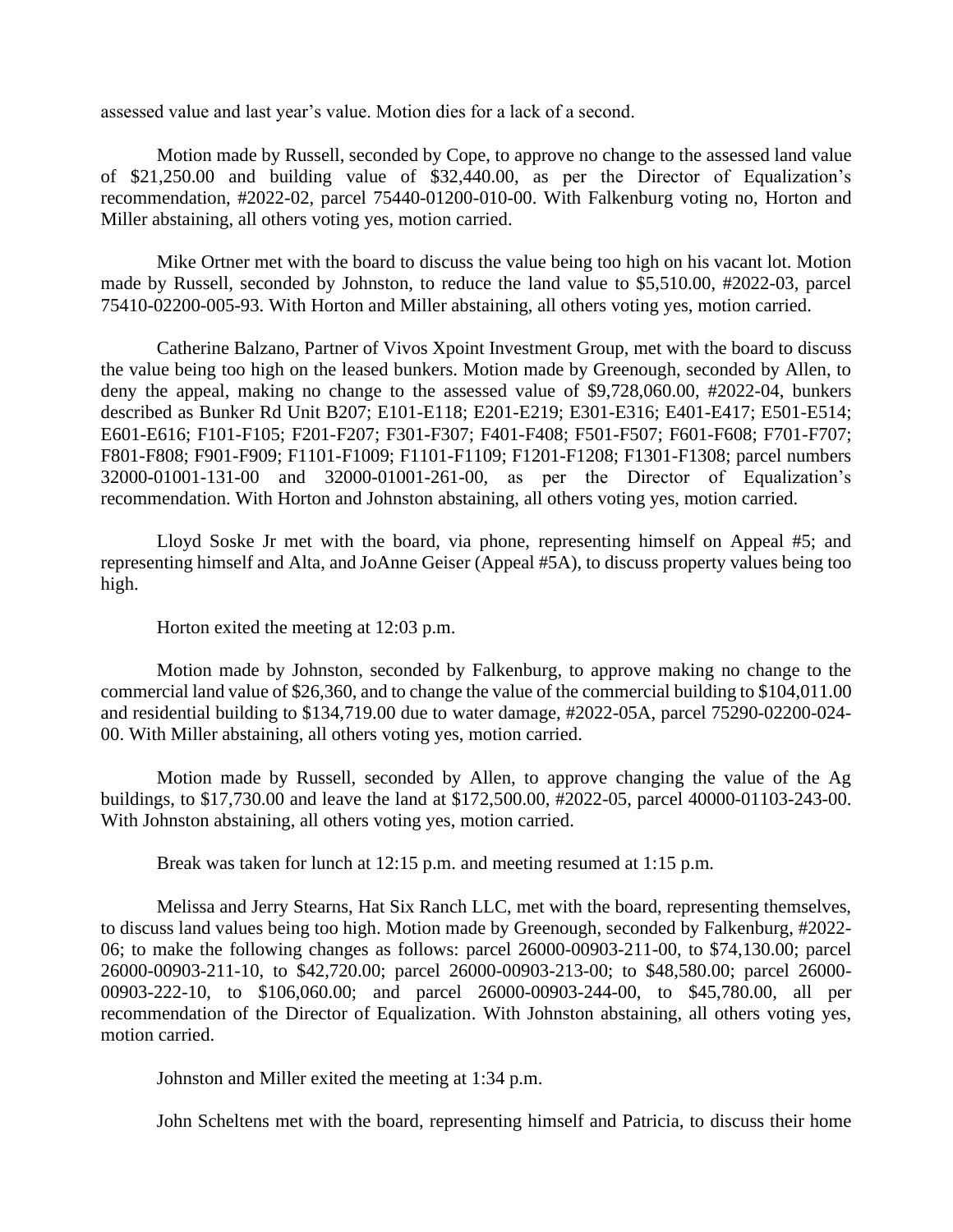and land value being too high. Motion made by Allen, seconded by Falkenburg, to lower the following: ag land to \$41,810.00, ag building to \$8,910.00 (exempt) and residence to 636,610.00, #2022-07, parcel 20000-00805-043-00. With Russell voting no, all others voting yes, by roll call vote, motion carried.

Conrad Cutchin met with the board, representing himself and Joanne, to discuss their home value being too high. Motion made by Greenough, seconded by Allen, to reduce the mobile home value to \$54,570.00, but to leave the addition at the same value, #2022-08, parcel 10000-00704-231- 10.

Harry Fraas met with the board to discuss property values being too high. Motion made by Allen, seconded by Falkenburg, to keep the current year value due to the Rocky Mountain Elk Foundation easement restrictions, #2022-09, as follows: 11000-00705-022-50 - land value of \$13,840.00 and 11000-00705-022-70 - for a land value of \$55,000 and residence value of 221,280.

Tom Gillaspie met with the board, representing himself and Andrea, to discuss their property value being too high. Motion made by Allen, seconded by Greenough, to make no change to the assessed land value of \$52,290.00 and residence value of \$346,300.00, as per Director of Equalization's recommendation, #2022-10, parcel 65232-00100-005-00.

Kimberlee Beldin met with the board, representing herself and Timothy, to discuss their property value being too high. Motion made by Allen, seconded by Russell, to make no change to the assessed land value of \$76,200 and residence value of \$175,590, parcel 65234-00000-017-00; and no change to land value of \$35,580.00, parcel 65234-00000-024-00, as per the Director of Equalization's recommendation, #2022-11. With Falkenburg voting no, all others yes by roll call vote, the motion carried.

Greg Huus met with the board, representing himself and Joan, to discuss their property value being too high. Motion made by Allen, seconded by Russell, to approve land value staying at the current pay 2022 value of \$35,320.00, #2022-12, parcel 11000-00705-341-10. With Greenough voting no, all others voting yes, by roll call vote, motion carried.

Leon Cain met with the board, representing himself and Karen, regarding ag status. Motion made by Allen, seconded by Russell, to change classification to ag status on parcel 10000-00704- 013-00, value to \$8,390; non-ag land value to \$249,680 and non-ag building to \$1,000 (exempt), parcel 10000-00704-111-20, #2022-13.

Michael and Marci Wieseler did not appear before the board. The board reviewed the appeal and comparable properties. Motion made by Greenough, seconded by Cope to make no change to the assessed land value of \$110,000.00 and residence value of \$203,390.00, as per the Director of Equalization's recommendation, #2022-14, parcel 65209-00100-019-00.

Break was taken at 3:17 p.m. and meeting resumed at 3:29 p.m.

Dean Tinaglia, met with the board, representing the Tinaglia Family Trust, to discuss high property values. Motion made by Russell, seconded by Cope, to make no change to the assessed ag land value of \$52,110.00, ag building of \$10,150.00 (with \$10,000 exemption), and residence value of \$165,190.00, as per the Director of Equalization's recommendation, #2022-15, parcel 21000